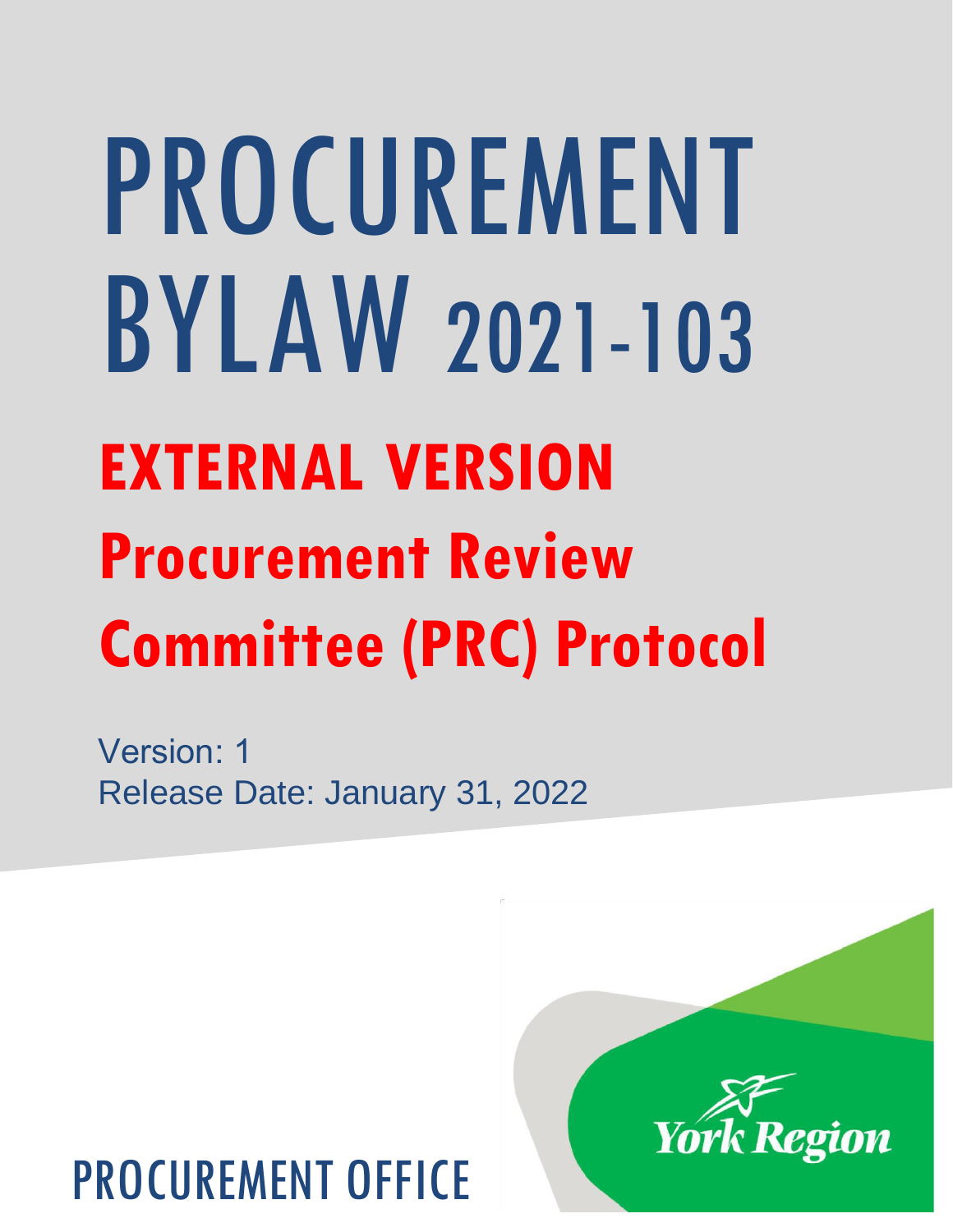# PROTOCOL 6: Procurement Review Committee (PRC)

# 1. PURPOSE AND INTERPRETATION

The Procurement Review Committee Protocol sets out the guidelines under which the Procurement Review Committee (PRC) shall operate. This Protocol should be read in conjunction with the Region's Procurement Bylaw 2021-103 or its successor, the Bid Debriefing Protocol, the Bid Dispute Protocol, and the [Supplier Suspension Protocol,](#page-4-0) where applicable.

 objectives specified in Section 7.1 of the Procurement Bylaw. The PRC shall comply with any additional requirements The PRC is an enhanced governing structure which replaces the Bid Review Committee (BRC) and carries out the and processes prescribed by the above Protocols. In its operation, the PRC will offer oversight and risk management that is centralized, coordinated, and auditable.

## 2. DEFINED TERMS

Capitalized terms used in this Protocol are defined in the [Glossary of Commonly Used Procurement Terms](http://mynetwork.york.ca/edocs.asp?id=13106403) document.

## 3. APPLICATION

 The PRC Protocol is applicable whenever the PRC is required to consider an issue or make a determination under the Procurement Bylaw and any applicable Protocols in relation to a Regional procurement process.

The PRC Protocol applies to all Regional procurements, regardless of whether the procurement was facilitated through the Procurement Office, or not.

Meetings in relation to bid irregularities will follow the process outlined in **[Appendix A](#page-3-0)** – Bid Irregularity Review Process, and can fall within either the authority of Director of the Procurement Office or the PRC.

### 4. MANDATE AND OBJECTIVES

- a. The mandate of the PRC is comprised of the following objectives, as defined in Section 7.1 of the Procurement Bylaw:
	- (i) make determinations with respect to **bid irregularities**, as detailed in **[Appendix A](#page-3-0)**;
	- (ii) make determinations with respect to perceived, potential, or actual **Conflicts of Interest**;
	- (iii) make determinations in relation to the purchase of an additional deliverable/Scope Change under an existing Contract where the total value of the additional deliverable/**Scope Change exceeds one million dollars (\$1,000,000)**;
	- (iv) make determinations under the **Bid Dispute** Protocol; and
	- (v) make determinations under the **Supplier Suspension** Protocol.
- b. In addition, when requested by the Director of the Procurement Office, the PRC may be required to:
	- (i) make determinations with respect to whether a proposed purchase falls within the **Schedule 1 - Exclusions** under the Procurement Bylaw
	- (ii) make determinations under the **Non-Standard Procurements Protocol** where the total cost of the Deliverables exceeds one hundred thousand dollars (\$100,000);
	- (iii) establish **new exclusions** under the Procurement Bylaw.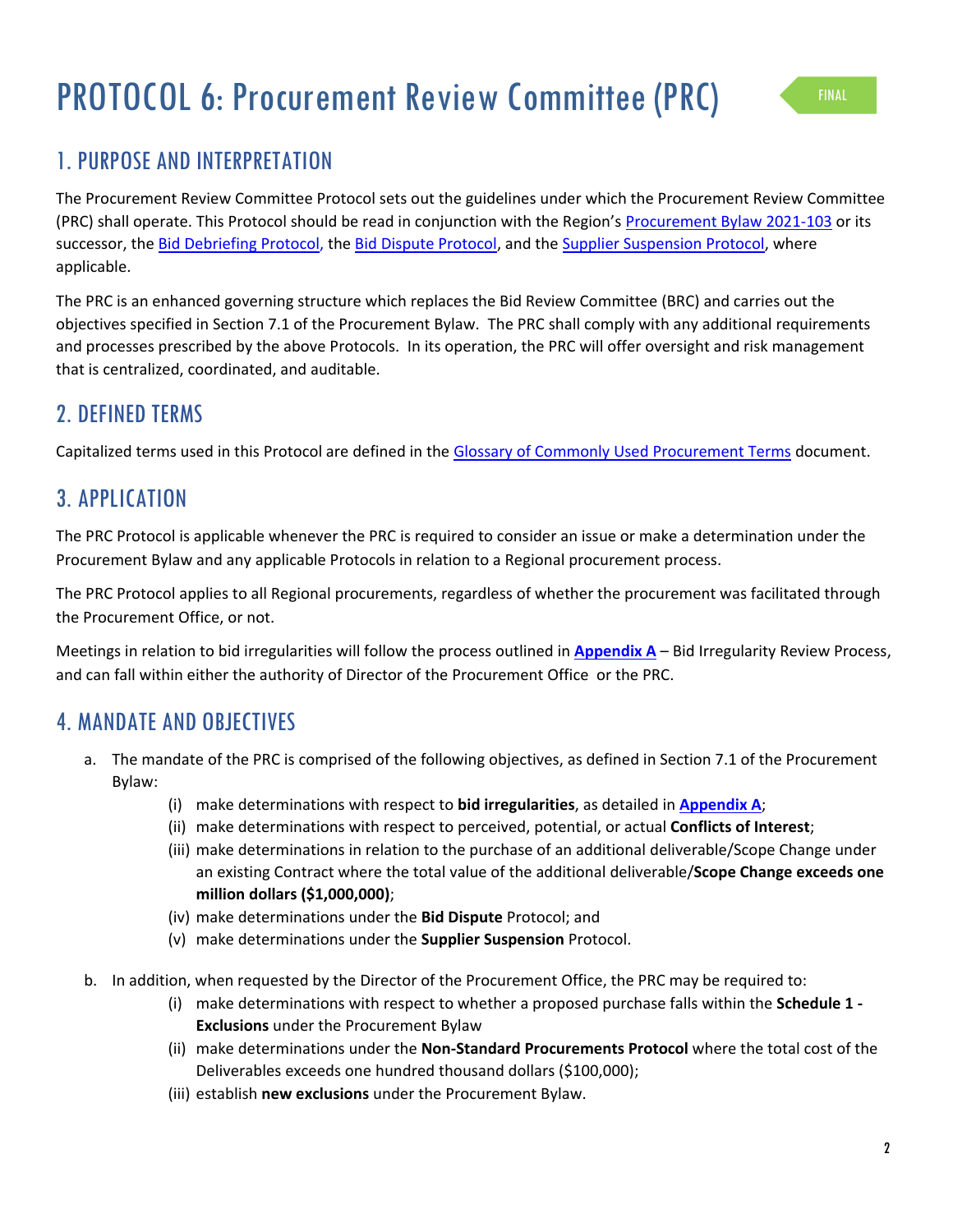# 5. PRC COMPOSITION

The PRC shall be composed of the following Regional staff:

|       | <b>Voting Members</b>                           | <b>Non-Voting Members</b>              |
|-------|-------------------------------------------------|----------------------------------------|
|       | The Director of the Procurement Office or their | <b>Purchasing Representative</b>       |
|       | management level designate                      | Risk Representative<br>(ii)            |
| (ii)  | A Lawyer from Legal Services                    | (iii) Project Lead (optional)          |
| (iii) | A Management Representative of the Department   | (iv) Subject matter experts (optional) |
|       | (manager or director)                           | Other Regional staff (optional)<br>(v) |

The PRC may call upon other non-voting Regional staff and subject matter experts to attend PRC meetings as required, to assist in making determinations. Participation of additional members in the PRC meetings may also be required.

## 6. PRC PROCESS

#### **6.1 PRC Request Triage**

- a. If your request related to a Bid Irregularity refer to **[Appendix A](#page-3-0)**
- b. If your request relates to any other issue under **Section 4** of the PRC's Mandate follow the steps in Section 6.2.

#### **6.2 Request for PRC Meeting**

- a. A PRC meeting may be requested by any Department, the Procurement Office, or Legal Services.
- b. A PRC meeting shall be requested by completing the PRC Review [Request Form.](https://forms.office.com/Pages/ResponsePage.aspx?id=a-nB5Qs8mkSTC49aj271YqpSzoHQXiVCsQTytVdgRHVUMjA3UDlKSElKOVdOV0lETlM3NFJXSTk0Uy4u)
- c. The Procurement Office will schedule the PRC meeting to review the issue **within seven (7) Business Days**  of receipt of the PRC Request Form.
- d. The following supporting documents and information must be included with the PRC Request Form:
	- (i) detailed description of the issue(s) to be reviewed by the PRC;
		- (ii) copies of all applicable Calls for Bids;
		- (iii) copies of all relevant Bids;
	- (iv) any other relevant documents that may assist the PRC in making its determination; and
	- (v) any additional documents that may be required by under the Supplier Suspension Protocol, Bid Dispute Protocol and Appendix A – Bid Irregularity Review Process.
- e. The requestor must ensure that the PRC Review [Request Form](https://forms.office.com/Pages/ResponsePage.aspx?id=a-nB5Qs8mkSTC49aj271YqpSzoHQXiVCsQTytVdgRHVUMjA3UDlKSElKOVdOV0lETlM3NFJXSTk0Uy4u) and supporting documents are distributed to all PRC attendees a **minimum of two (2) Business Days** prior to the meeting.
- f. Detailed steps can be found in the PRC Review [Process Guide.](http://mynetwork.york.ca/edocs.asp?id=13662980)

#### **6.2 PRC Review and Determination**

- a. At the outset of the PRC meeting, the PRC will determine whether the issue referred to the PRC falls within its mandate under Section 7.1 of the Procurement Bylaw and, if so, the PRC will review the submissions and make its determination.
- b. The voting members of the PRC must unanimously agree on the determination, otherwise the matter shall be referred to Council pursuant to Section 7.4 of the Procurement Bylaw.

#### **6.3 PRC Decisions**

- a. All PRC determinations shall be documented in a **PRC Decision Report**.
- b. The PRC Decision Report should be:
	- (i) prepared by the lawyer who attended the PRC meeting;
	- (ii) saved in a centralized location in the Region's document management system **L/34/DRCL/PRC/20xx**;
	- (iii) issued to all PRC meeting attendees within ten (10) Days after the PRC meeting.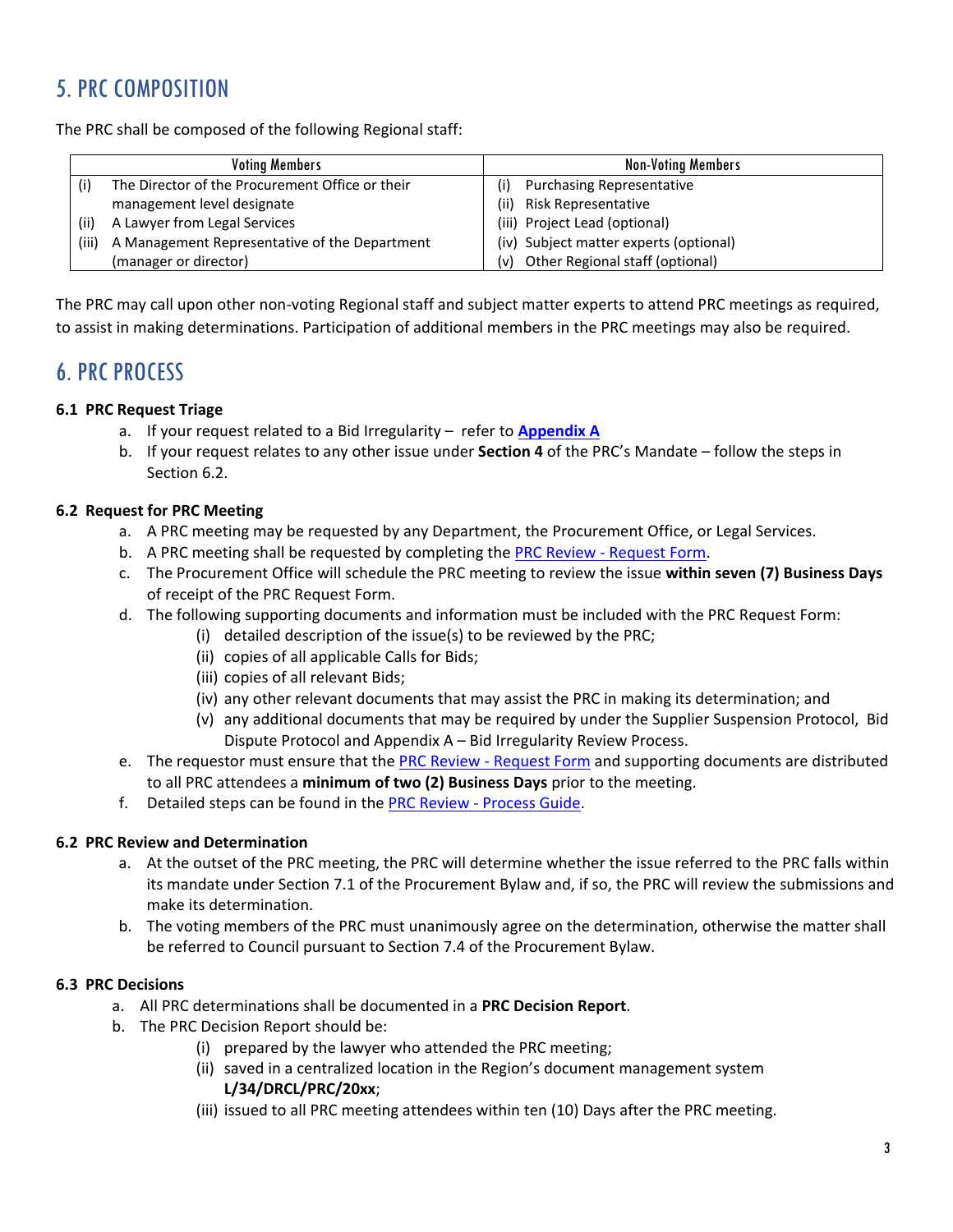# Appendix A – Bid Irregularity Review (BIR) Process

<span id="page-3-0"></span>Bid irregularity reviews will be conducted as follows:

#### **Step 1 Triage Bid Irregularities**

After a Call for Bids has closed, the Purchasing Representative (if Call for Bids was issued by the Procurement Office) or the Project Lead (if Call for Bids was issued by the Department) will review the Bids for compliance. Should a Bid be found to contain an informality or irregularity, a **Bid Irregularity Review (BIR)** should be requested.

The BIR request will be triaged to determine whether the bid irregularity falls within the Director of the Procurement Office's mandate for making a determination or requires the determination to be made by the PRC.

#### **1.1 Director of the Procurement Office's Authority**

The following are the types of Bid irregularities that the Director of the Procurement Office is authorized to make decisions on without obtaining the PRC's determination:

- (i) Bid received after the closing time specified in the Call for Bids;
- (ii) Specified Bid Deposit was not provided;
- (iii) Cloud Security Assessment Questionnaire was not provided, if required;
- (iv) Bid contains mathematical errors (the extensions and totals do not match) and the bid document allows the Region to correct errors in extensions or totals;
- (v) Specified performance security, including undertaking to bond, was not provided;
- (vi) Statement of insurability was not provided, if required;
- (vii) Bid received from a Bidder who has not obtained COR<sup>TM</sup> certification, a Letter of COR<sup>TM</sup> Equivalency issued by the IHSA, or a Letter of Reciprocity issued by the IHSA, if required;
- (viii) Bid received from a Bidder on the Suspended Suppliers List;
- (ix) Discrepancies in a Bidder's legal name (in consultation with Legal Services); and
- (x) Modified statement of insurability (in consultation with the Controllership Office)

#### **1.2 PRC Authority**

For any other bid irregularities not falling within the Director of the Procurement Office's authority listed above, follow the steps in Section 6.2 - Request for PRC Meeting, in this Protocol.

#### **Step 2 Review Bid Irregularity and Make a Determination**

#### **2.1 Bid Irregularities within Director of the Procurement Office's Authority**

Should a Bid be found to contain an informality or irregularity that falls within the Director of the Procurement Office's authority for making an independent determination, the Project Lead (for procurements facilitated through RFQ or Direct Purchase) or Purchasing Representative (for procurements facilitated competitively, including RFP, RFPQ,RFT, or RFQ) must submit a [BIR within Procurement Office Authority -](https://forms.office.com/r/S3187fYnHf) Request Form. Detailed steps can be found in the [BIR within Procurement Office Authority -](http://mynetwork.york.ca/edocs.asp?id=13636272) Process Guide.

#### **2.2 Bid Irregularities within PRC Authority**

Should a Bid be found to contain an informality or irregularity that falls outside of the Director of the Procurement Office's authority for making an independent determination, the Project Lead or Purchasing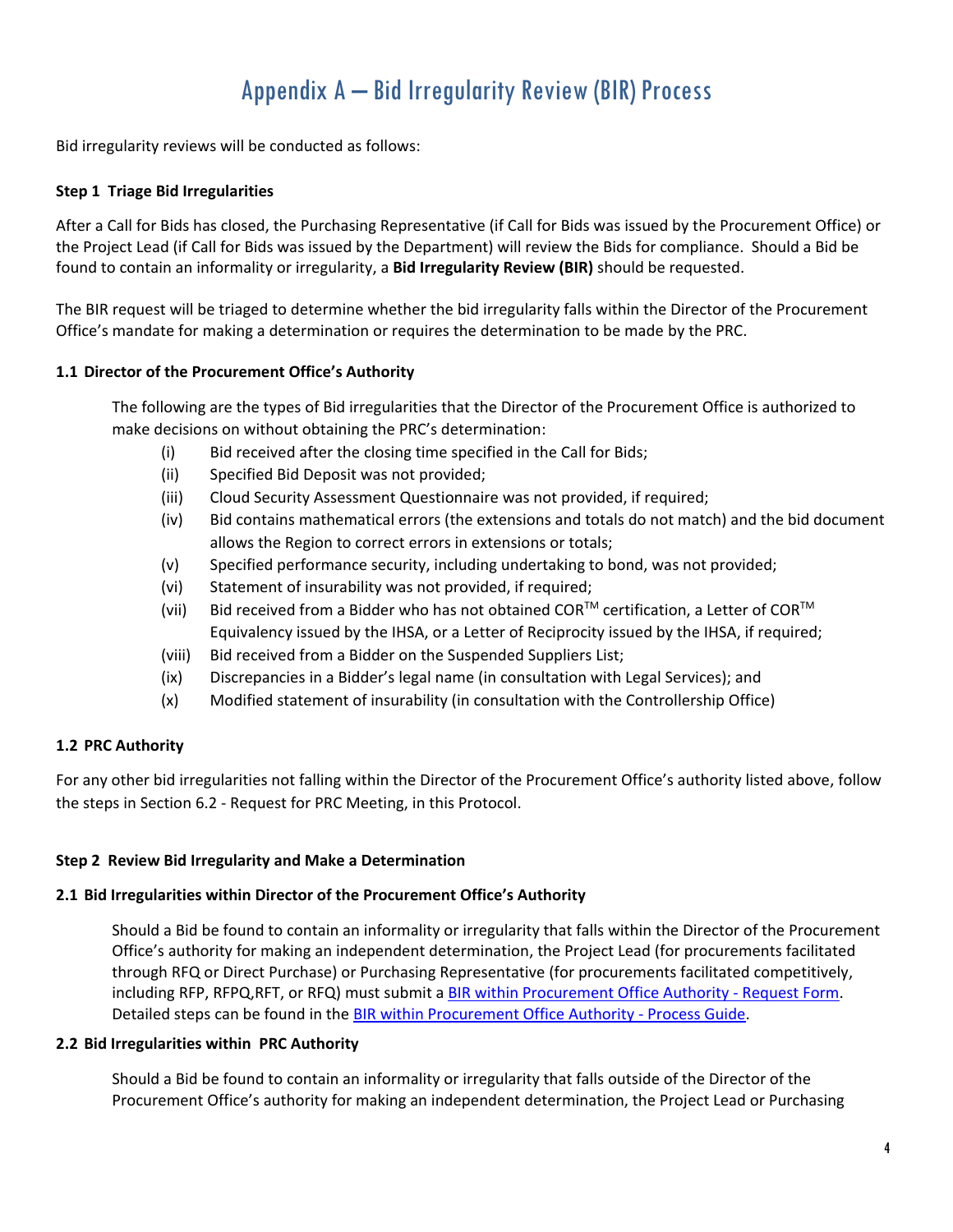Representative must submit a PRC Review - [Request Form.](https://forms.office.com/r/9h67miEstj) Detailed steps can be found in the [PRC Review -](http://mynetwork.york.ca/edocs.asp?id=13662980) [Process Guide.](http://mynetwork.york.ca/edocs.asp?id=13662980)

Following their respective processes, the Director of the Procurement Office or the PRC will determine whether the Bid complies with the submission requirements set out in the Call for Bids and be accepted or rejected.

#### **Step 3 Bid Rejection Letters following a Bid Irregularity Determination**

#### **3.1 Bid Rejection Email**

If the Director of the Procurement Office or the PRC determines a Bid should be rejected, the Procurement Office will communicate that decision to the Bidder via a [Bid Rejection Email.](https://ykregion.sharepoint.com/:u:/r/teams/COL_NewProcurementBylawDeploymentPlanProject/Templates/Bid%20Irregularity%20Rejection%20Email%20Template.oft?csf=1&web=1&e=ubRp5M&isSPOFile=1)

The Bid Rejection Email will include the following information:

- (i) Bid number and name;
- (ii) The irregularity that was reviewed;
- (iii) Reference to the procurement document; and
- <span id="page-4-0"></span>(iv) The finding/outcome of the review.